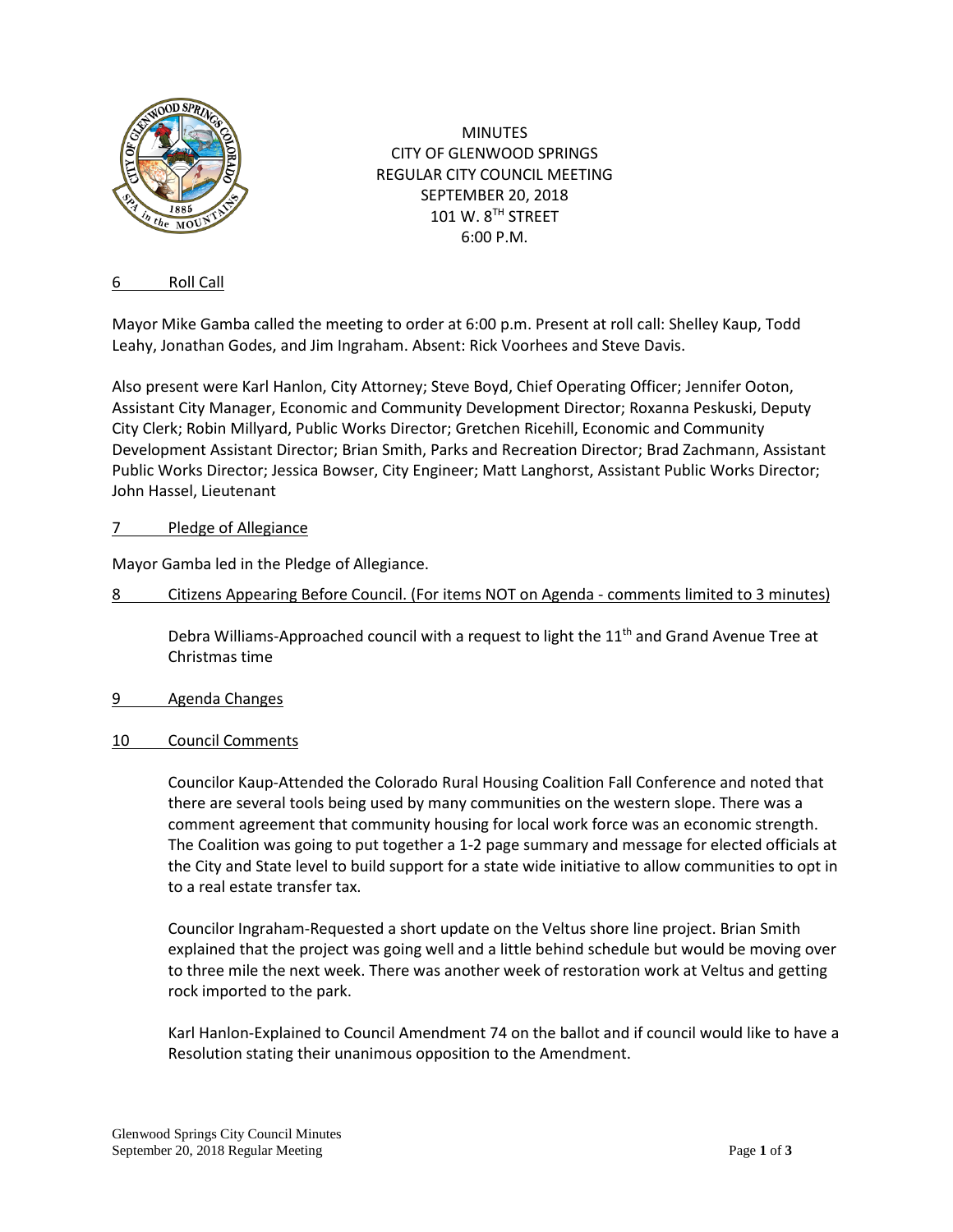Mike Gamba-Announced that there would be a ribbon cutting for the School Street improvements at 11<sup>th</sup> Street and School Street on October 3<sup>rd</sup> at 12:00pm.

- 11 Consent Agenda
	- A. Receipt of Minutes of the September 6, 2018 Regular Meeting
	- B. Award of Bid BD 2018-043, Wastewater Collection System Slip Lining
	- C. 27<sup>th</sup> Street Bridge Construction IGA Amendment
	- D. Resolution 2018-40; A Resolution of the City Council of the City of Glenwood Springs, CO, Authorizing and Supporting the Application for a Levitt AMP Grant from the Mortimer and Mimi Levitt Foundation
	- E. Ordinance No 21, Series of 2018; An Ordinance of the City Council of the City of Glenwood Springs, Colorado Amending Sections 020.020.020, 030.020.030, 060.090.020 of the Glenwood Springs Municipal Code Pertaining to the Composition, Powers and Duties of the Building Boards of Appeals (SECOND READING)

## *Councilor Kaup moved, seconded by Mayor Pro-Tem Leahy, to approve the consent agenda.*

## *Motion passed unanimously by all present (Voorhees and Davis absent)*

## 12 GSES School Zone

Jessica Bowser explained that residents along Pitkin and School Streets have expressed concern about the lack of School Zone signage in the area of the new GSES campus. Staff has developed a plan to add new signage and pavement marking to Pitkin, School 9<sup>th</sup>, 10<sup>th</sup>, and 11<sup>th</sup> Streets. The new signage would be preventative. No accidents or near misses have occurred in this area. Existing School Zone signage on Pitkin starts at 8<sup>th</sup> and ends at 10<sup>th</sup>. It does not cover the new school approach on 11<sup>th</sup> street.

Mayor Gamba opened the item for public comment no comments were noted. Mayor Gamba closed public comment.

## *Mayor Pro-Tem Leahy moved, seconded by Councilor Kaup, to approve the current design*

## *Motion passed unanimously by all present (Voorhees and Davis absent)*

- 13 Planning Items
	- A. #12 18: Consideration of a Request for a Special Use Permit for a Medical Marijuana Business and Retail Marijuana Establishment on the Commercial (CO) District, Formerly C/3 General Commercial District
		- a. Applicant :Bushes, LLC/Jack Pease
		- b. Owner: 172, LLC
		- c. Location: 172 West 6<sup>th</sup> Street
		- d. Zone: Commercial (CO) District, formerly C/3 General Commercial District

Gretchen Ricehill presented to council that the application includes one land use action. Action 1 – Special Use Permit – for a medical marijuana business and retail marijuana establishment in the CO District, formerly C/3 General Commercial District. On August 28, 2018, the Planning and Zoning Commission held a public hearing to consider the subject application. The Commission voted 5-1 to recommend approval with conditions of the special use permit application finding that it is consistent with the 2011 Comprehensive Plan and the Municipal Code.